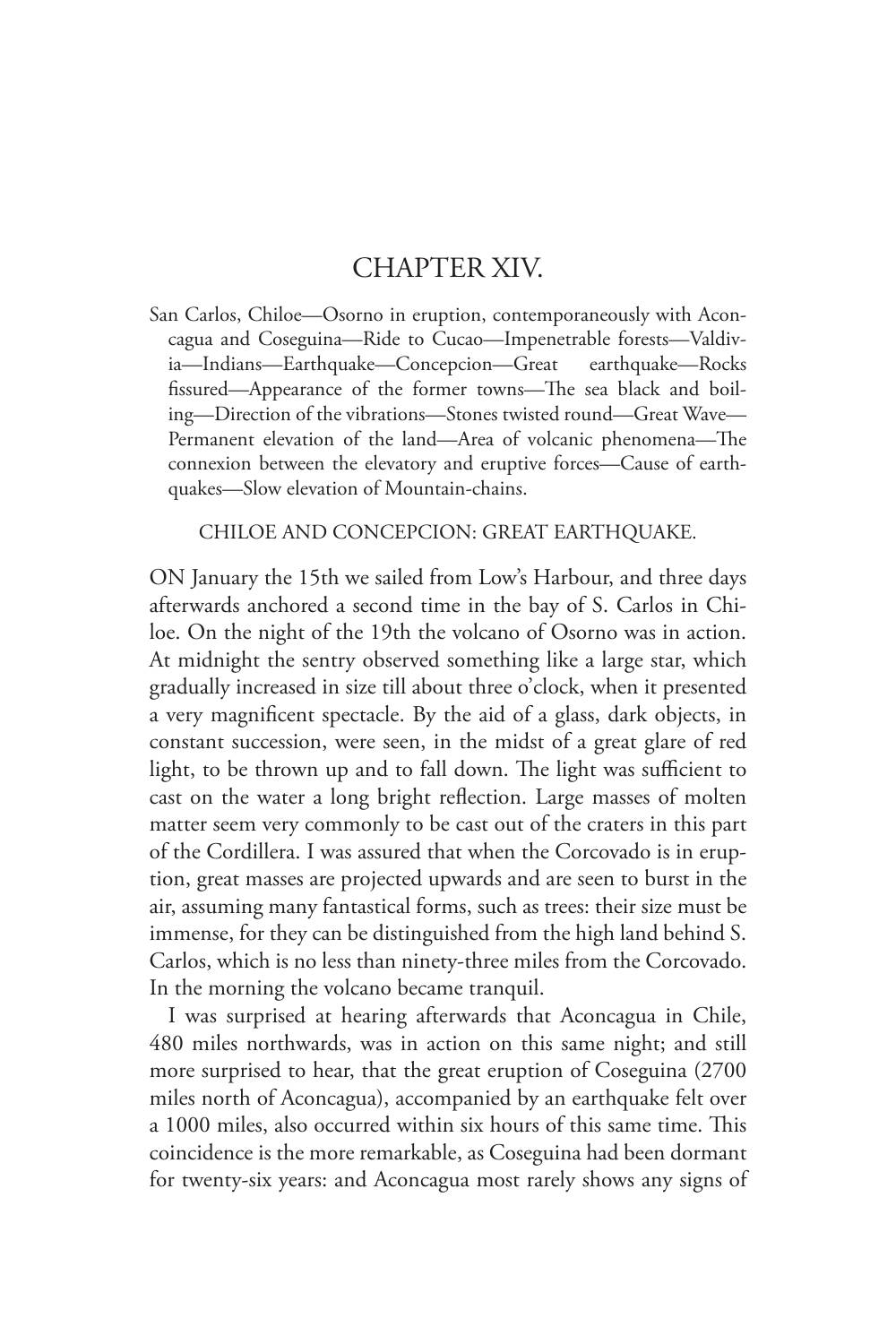action. It is difficult even to conjecture, whether this coincidence was accidental, or shows some subterranean connection. If Vesuvius, Etna, and Hecla in Iceland (all three relatively nearer each other, than the corresponding points in South America) suddenly burst forth in eruption on the same night, the coincidence would be thought remarkable; but it is far more remarkable in this case, where the three vents fall on the same great mountain-chain, and where the vast plains along the entire eastern coast, and the upraised recent shells along more than 2000 miles on the western coast, show in how equable and connected a manner the elevatory forces have acted.

Captain Fitz Roy being anxious that some bearings should be taken on the outer coast of Chiloe, it was planned that Mr. King and myself should ride to Castro, and thence across the island to the Capella de Cucao, situated on the west coast. Having hired horses and a guide, we set out on the morning of the 22nd. We had not proceeded far, before we were joined by a woman and two boys, who were bent on the same journey. Every one on this road acts on a "hail fellow well met fashion;" and one may here enjoy the privilege, so rare in South America, of travelling without fire-arms. At first, the country consisted of a succession of hills and valleys: nearer to Castro it became very level. The road itself is a curious affair; it consists in its whole length, with the exception of very few parts, of great logs of wood, which are either broad and laid longitudinally, or narrow and placed transversely. In summer the road is not very bad: but in winter, when the wood is rendered slippery from rain, travelling is exceedingly difficult. At that time of the year, the ground on each side becomes a morass, and is often overflowed: hence it is necessary that the longitudinal logs should be fastened down by transverse poles, which are pegged on each side into the earth. These pegs render a fall from a horse dangerous; as the chance of alighting on one of them is not small. It is remarkable, however, how active custom has made the Chilotan horses. In crossing bad parts, where the logs had been displaced, they skipped from one to the other, almost with the quickness and certainty of a dog. On both hands the road is bordered by the lofty forest-trees, with their bases matted together by canes. When occasionally a long reach of this avenue could be beheld, it presented a curious scene of uniformity: the white line of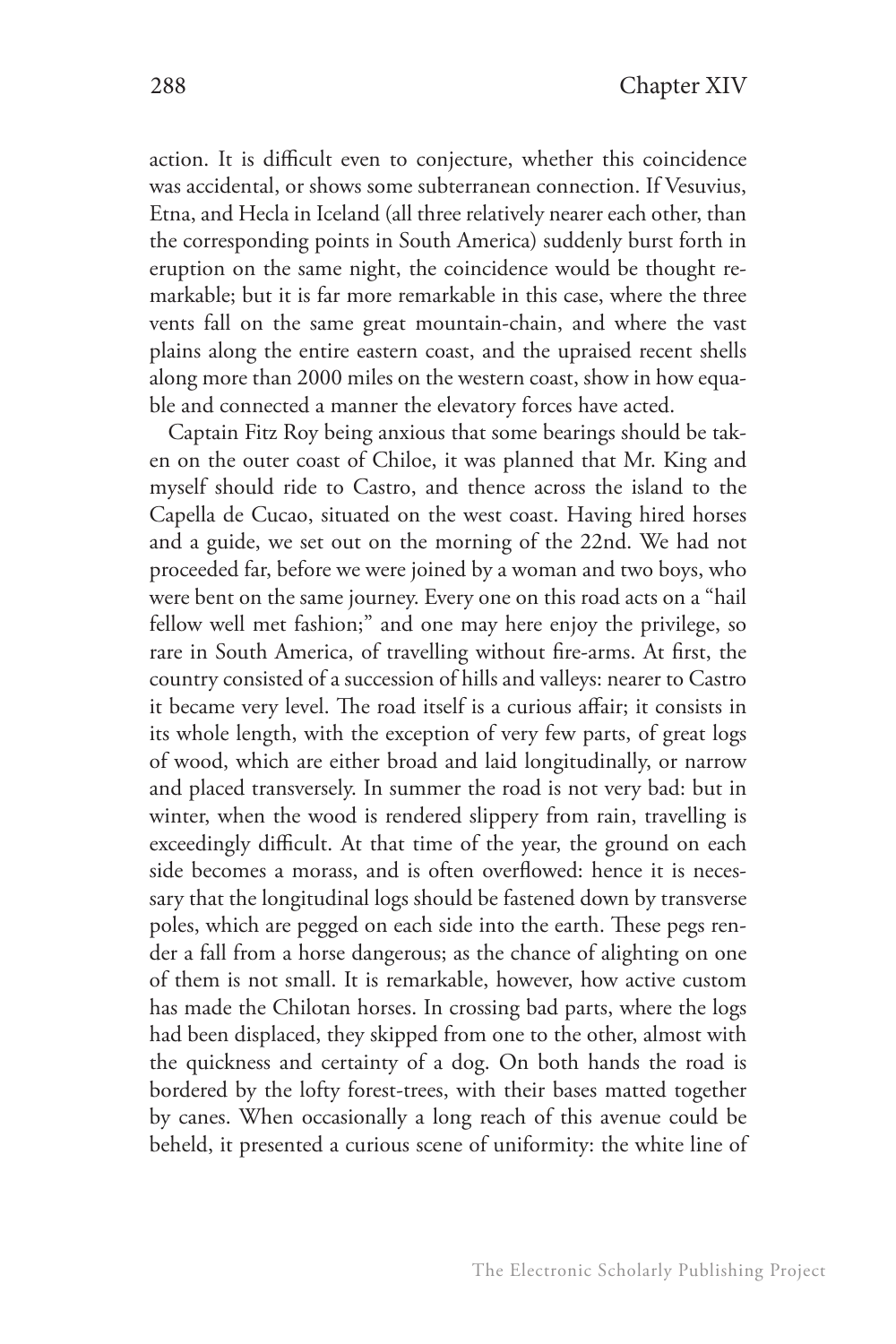logs, narrowing in perspective, became hidden by the gloomy forest, or terminated in a zigzag which ascended some steep hill.

Although the distance from S. Carlos to Castro is only twelve leagues in a straight line, the formation of the road must have been a great labour. I was told that several people had formerly lost their lives in attempting to cross the forest. The first who succeeded was an Indian, who cut his way through the canes in eight days, and reached S. Carlos: he was rewarded by the Spanish government with a grant of land. During the summer, many of the Indians wander about the forests (but chiefly in the higher parts, where the woods are not quite so thick), in search of the half-wild cattle which live on the leaves of the cane and certain trees. It was one of these huntsmen who by chance discovered, a few years since, an English vessel, which had been wrecked on the outer coast. The crew were beginning to fail in provisions, and it is not probable that, without the aid of this man, they would ever have extricated themselves from these scarcely penetrable woods. As it was, one seaman died on the march, from fatigue. The Indians in these excursions steer by the sun; so that if there is a continuance of cloudy weather, they cannot travel.

The day was beautiful, and the number of trees which were in full flower perfumed the air; yet even this could hardly dissipate the effect of the gloomy dampness of the forest. Moreover, the many dead trunks that stand like skeletons, never fail to give to these primeval woods a character of solemnity, absent in those of countries long civilized. Shortly after sunset we bivouacked for the night. Our female companion, who was rather good-looking, belonged to one of the most respectable families in Castro: she rode, however, astride, and without shoes or stockings. I was surprised at the total want of pride shown by her and her brother. They brought food with them, but at all our meals sat watching Mr. King and myself whilst eating, till we were fairly shamed into feeding the whole party. The night was cloudless; and while lying in our beds, we enjoyed the sight (and it is a high enjoyment) of the multitude of stars which illumined the darkness of the forest.

*January 23rd*.—We rose early in the morning, and reached the pretty quiet town of Castro by two o'clock. The old governor had died since our last visit, and a Chileno was acting in his place. We had a letter of introduction to Don Pedro, whom we found exceed-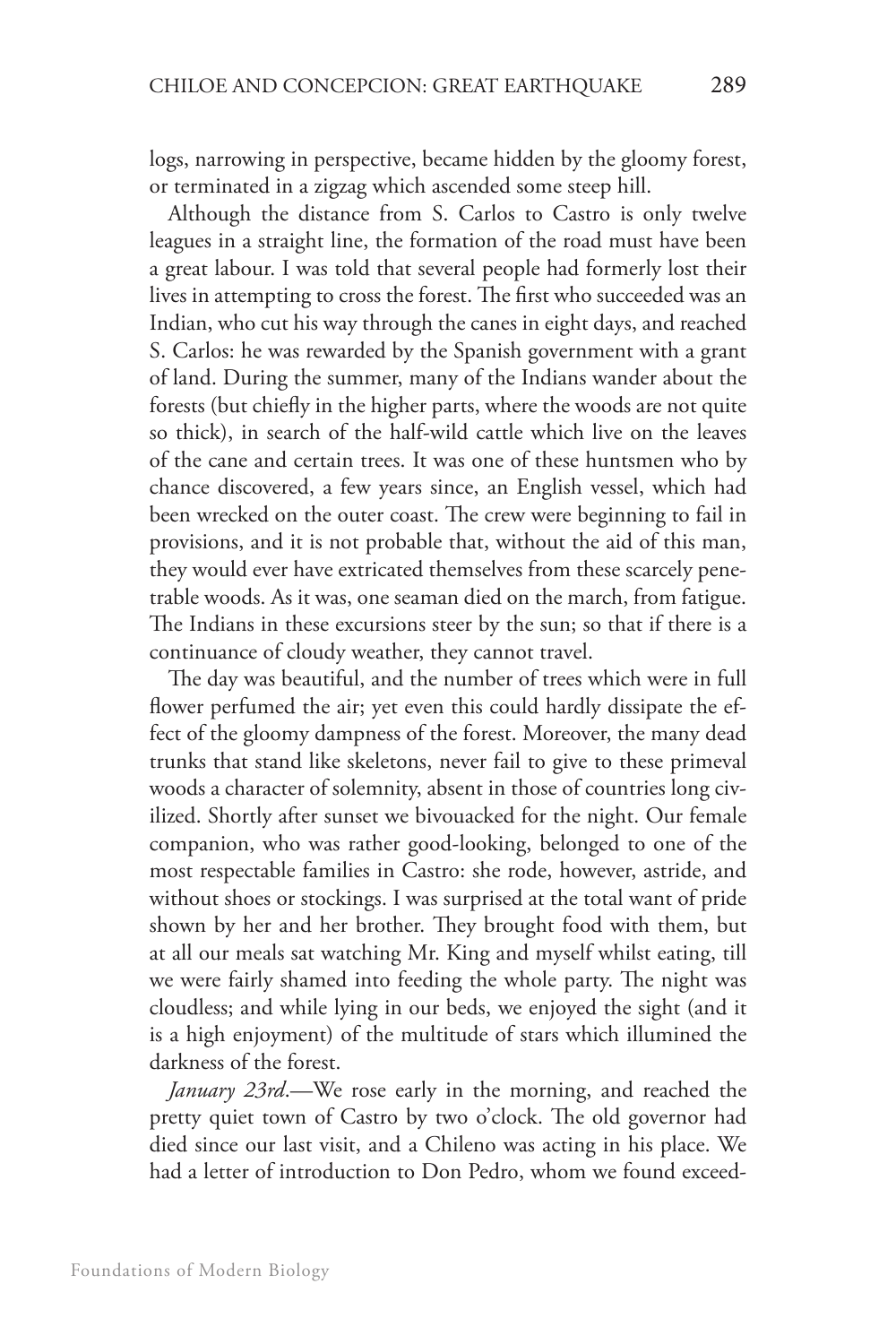ingly hospitable and kind, and more disinterested than is usual on this side of the continent. The next day Don Pedro procured us fresh horses, and offered to accompany us himself. We proceeded to the south—generally following the coast, and passing through several hamlets, each with its large barn-like chapel built of wood. At Vilipilli, Don Pedro asked the commandant to give us a guide to Cucao. The old gentleman offered to come himself; but for a long time nothing would persuade him, that two Englishmen really wished to go to such an out of the way place as Cucao. We were thus accompanied by the two greatest aristocrats in the country, as was plainly to be seen in the manner of all the poorer Indians towards them. At Chonchi we struck across the island, following intricate winding paths, sometimes passing through magnificent forests, and sometimes through pretty cleared spots, abounding with corn and potato crops. This undulating woody country, partially cultivated, reminded me of the wilder parts of England, and therefore had to my eye a most fascinating aspect. At Vilinco, which is situated on the borders of the lake of Cucao, only a few fields were cleared; and all the inhabitants appeared to be Indians. This lake is twelve miles long, and runs in an east and west direction. From local circumstances, the sea-breeze blows very regularly during the day, and during the night it falls calm: this has given rise to strange exaggerations, for the phenomenon, as described to us at San Carlos, was quite a prodigy.

The road to Cucao was so very bad that we determined to embark in a *periagua*. The commandant, in the most authoritative manner, ordered six Indians to get ready to pull us over, without deigning to tell them whether they would be paid. The periagua is a strange rough boat, but the crew were still stranger: I doubt if six uglier little men ever got into a boat together. They pulled, however, very well and cheerfully. The stroke-oarsman gabbled Indian, and uttered strange cries, much after the fashion of a pig-driver driving his pigs. We started with a light breeze against us, but yet reached the Capella de Cucao before it was late. The country on each side of the lake was one unbroken forest. In the same periagua with us, a cow was embarked. To get so large an animal into a small boat appears at first a difficulty, but the Indians managed it in a minute. They brought the cow alongside the boat, which was heeled towards her; then placing two oars under her belly, with their ends resting on the gunwale, by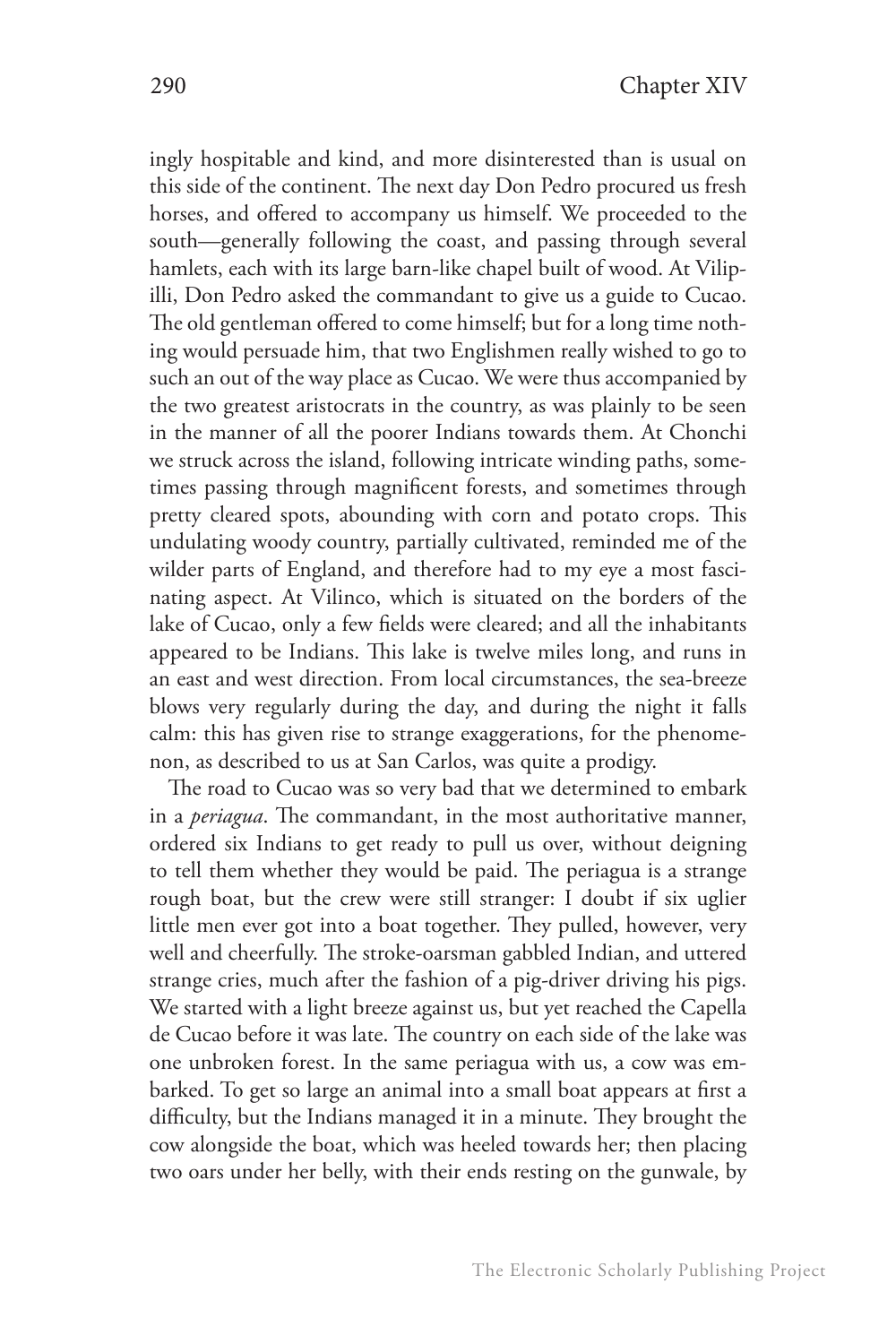the aid of these levers they fairly tumbled the poor beast, heels over head, into the bottom of the boat, and then lashed her down with ropes. At Cucao we found an uninhabited hovel (which is the residence of the padre when he pays this Capella a visit), where, lighting a fire, we cooked our supper, and were very comfortable.

The district of Cucao is the only inhabited part on the whole west coast of Chiloe. It contains about thirty or forty Indian families, who are scattered along four or five miles of the shore. They are very much secluded from the rest of Chiloe, and have scarcely any sort of commerce, except sometimes in a little oil, which they get from seal-blubber. They are tolerably dressed in clothes of their own manufacture, and they have plenty to eat. They seemed, however, discontented, yet humble to a degree which it was quite painful to witness. These feelings are, I think, chiefly to be attributed to the harsh and authoritative manner in which they are treated by their rulers. Our companions, although so very civil to us, behaved to the poor Indians as if they had been slaves, rather than free men. They ordered provisions and the use of their horses, without ever condescending to say how much, or indeed whether the owners should be paid at all. In the morning, being left alone with these poor people, we soon ingratiated ourselves by presents of cigars and maté. A lump of white sugar was divided between all present, and tasted with the greatest curiosity. The Indians ended all their complaints by saying, "And it is only because we are poor Indians, and know nothing; but it was not so when we had a King."

The next day after breakfast, we rode a few miles northward to Punta Huantamó. The road lay along a very broad beach, on which, even after so many fine days, a terrible surf was breaking. I was assured that after a heavy gale, the roar can be heard at night even at Castro, a distance of no less than twenty-one sea-miles across a hilly and wooded country. We had some difficulty in reaching the point, owing to the intolerably bad paths; for everywhere in the shade the ground soon becomes a perfect quagmire. The point itself is a bold rocky hill. It is covered by a plant allied, I believe, to Bromelia, and called by the inhabitants Chepones. In scrambling through the beds, our hands were very much scratched. I was amused by observing the precaution our Indian guide took, in turning up his trowsers, thinking that they were more delicate than his own hard skin. This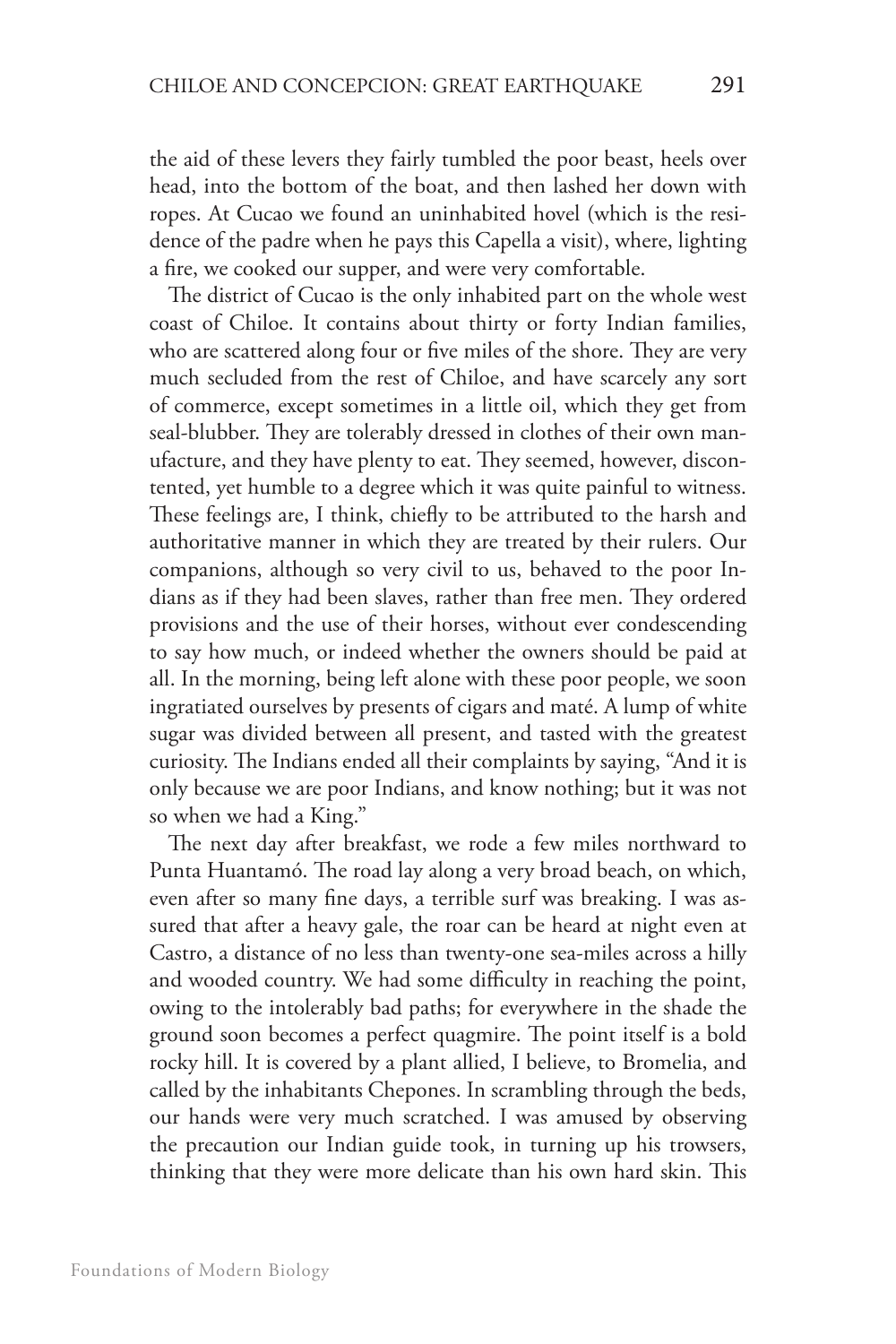plant bears a fruit, in shape like an artichoke, in which a number of seed-vessels are packed: these contain a pleasant sweet pulp, here much esteemed. I saw at Low's Harbour the Chilotans making chichi, or cider, with this fruit: so true is it, as Humboldt remarks, that almost everywhere man finds means of preparing some kind of beverage from the vegetable kingdom. The savages, however, of Tierra del Fuego, and I believe of Australia, have not advanced thus far in the arts.

The coast to the north of Punta Huantamó is exceedingly rugged and broken, and is fronted by many breakers, on which the sea is eternally roaring. Mr. King and myself were anxious to return, if it had been possible, on foot along this coast; but even the Indians said it was quite impracticable. We were told that men have crossed by striking directly through the woods from Cucao to S. Carlos, but never by the coast. On these expeditions, the Indians carry with them only roasted corn, and of this they eat sparingly twice a day.

*26th*.—Re-embarking in the periagua, we returned across the lake, and then mounted our horses. The whole of Chiloe took advantage of this week of unusually fine weather, to clear the ground by burning. In every direction volumes of smoke were curling upwards. Although the inhabitants were so assiduous in setting fire to every part of the wood, yet I did not see a single fire which they had succeeded in making extensive. We dined with our friend the commandant, and did not reach Castro till after dark. The next morning we started very early. After having ridden for some time, we obtained from the brow of a steep hill an extensive view (and it is a rare thing on this road) of the great forest. Over the horizon of trees, the volcano of Corcovado, and the great flat-topped one to the north, stood out in proud pre-eminence: scarcely another peak in the long range showed its snowy summit. I hope it will be long before I forget this farewell view of the magnificent Cordillera fronting Chiloe. At night we bivouacked under a cloudless sky, and the next morning reached S. Carlos. We arrived on the right day, for before evening heavy rain commenced.

*February 4th.*—Sailed from Chiloe. During the last week I made several short excursions. One was to examine a great bed of now-existing shells, elevated 350 feet above the level of the sea: from among these shells, large forest-trees were growing. Another ride was to P.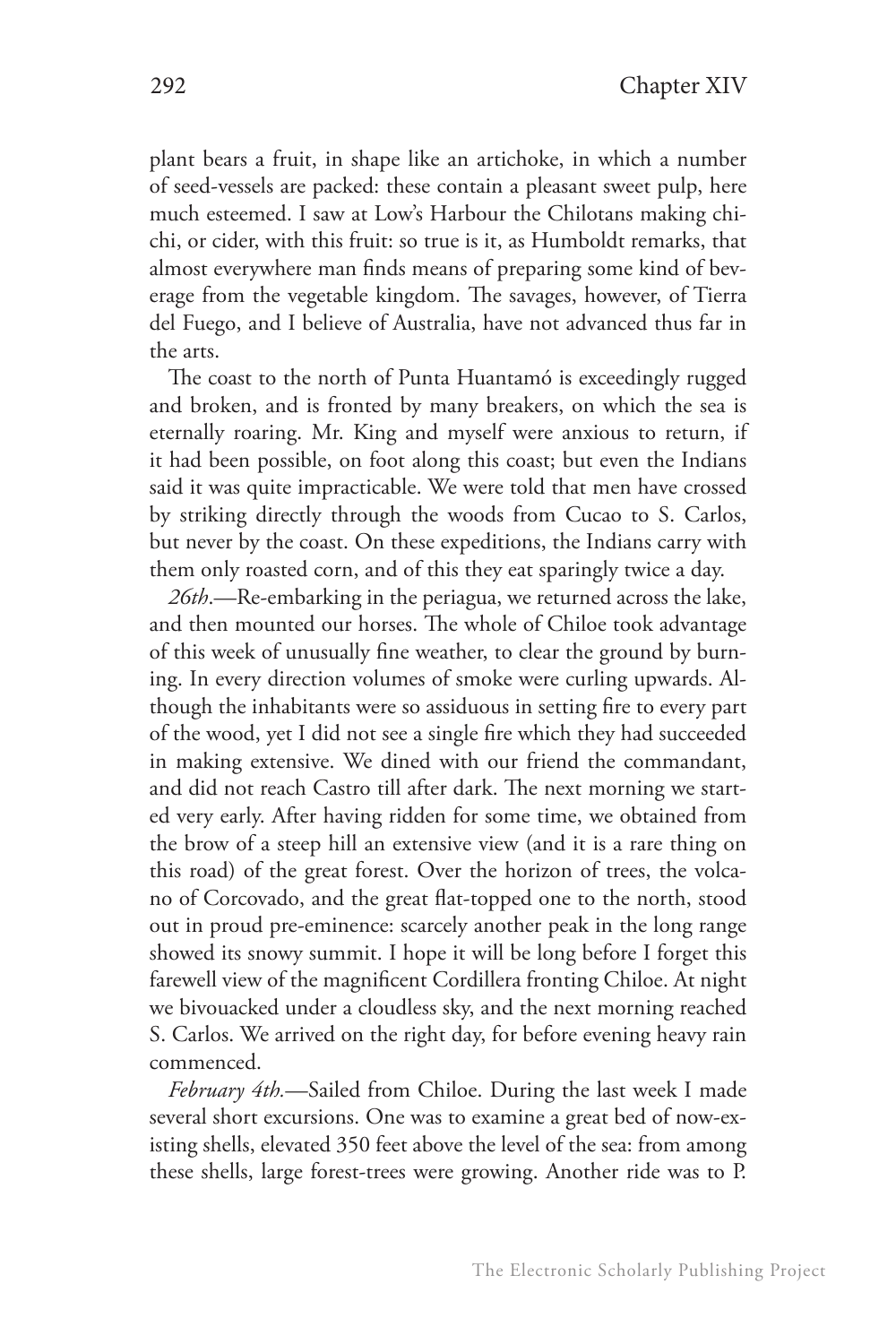Huechucucuy. I had with me a guide who knew the country far too well; for he would pertinaciously tell me endless Indian names for every little point, rivulet, and creek. In the same manner as in Tierra del Fuego, the Indian language appears singularly well adapted for attaching names to the most trivial features of the land. I believe every one was glad to say farewell to Chiloe; yet if we could forget the gloom and ceaseless rain of winter, Chiloe might pass for a charming island. There is also something very attractive in the simplicity and humble politeness of the poor inhabitants.

We steered northward along shore, but owing to thick weather did not reach Valdivia till the night of the 8th. The next morning the boat proceeded to the town, which is distant about ten miles. We followed the course of the river, occasionally passing a few hovels, and patches of ground cleared out of the otherwise unbroken forest; and sometimes meeting a canoe with an Indian family. The town is situated on the low banks of the stream, and is so completely buried in a wood of apple-trees that the streets are merely paths in an orchard. I have never seen any country, where apple-trees appeared to thrive so well as in this damp part of South America: on the borders of the roads there were many young trees evidently self-sown. In Chiloe the inhabitants possess a marvellously short method of making an orchard. At the lower part of almost every branch, small, conical, brown, wrinkled points project: these are always ready to change into roots, as may sometimes be seen, where any mud has been accidentally splashed against the tree. A branch as thick as a man's thigh is chosen in the early spring, and is cut off just beneath a group of these points; all the smaller branches are lopped off, and it is then placed about two feet deep in the ground. During the ensuing summer the stump throws out long shoots, and sometimes even bears fruit: I was shown one which had produced as many as twenty-three apples, but this was thought very unusual. In the third season the stump is changed (as I have myself seen) into a well-wooded tree, loaded with fruit. An old man near Valdivia illustrated his motto, "Necesidad es la madre del invencion," by giving an account of the several useful things he manufactured from his apples. After making cider, and likewise wine, he extracted from the refuse a white and finely flavoured spirit; by another process he procured a sweet treacle, or, as he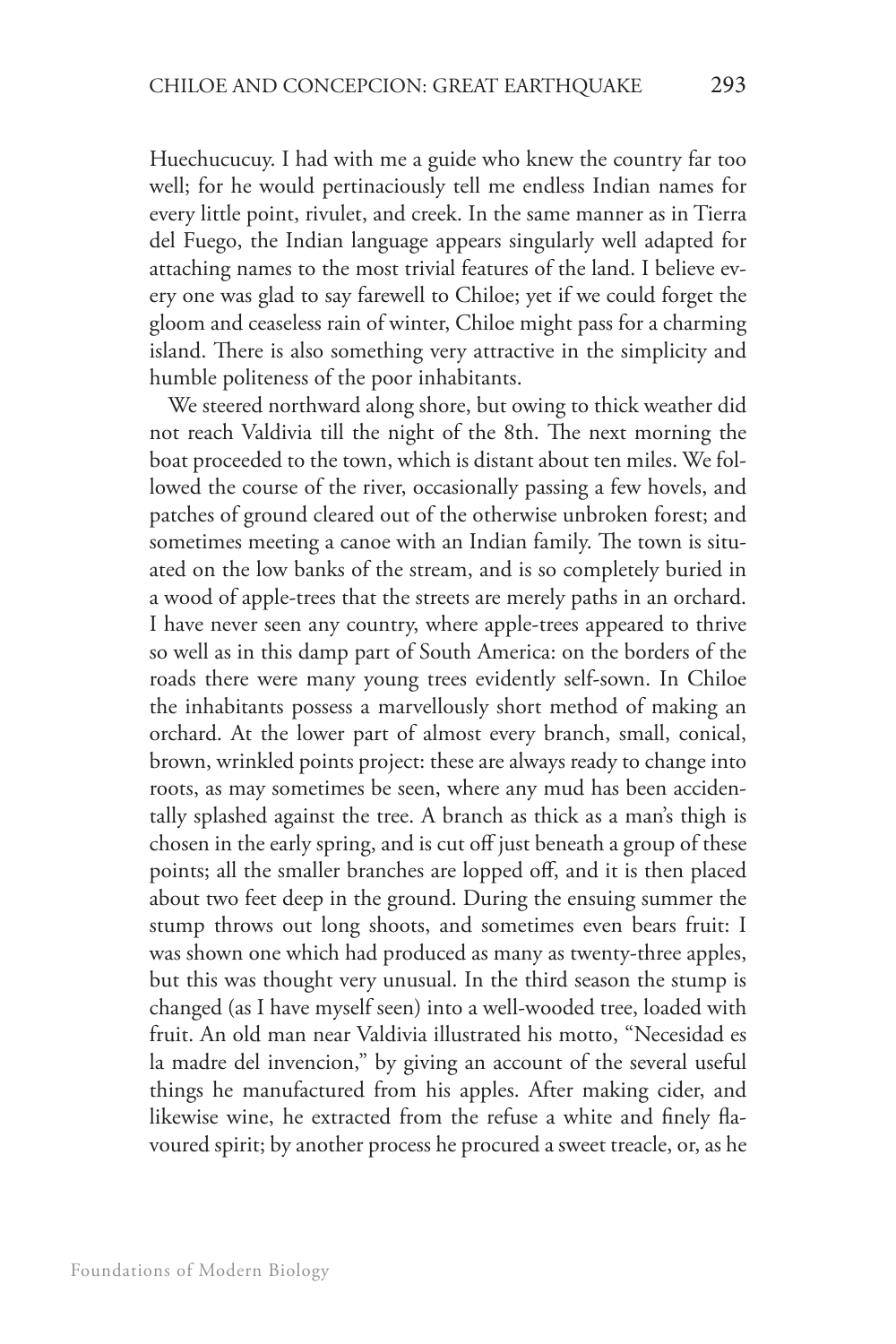called it, honey. His children and pigs seemed almost to live, during this season of the year, in his orchard.

*February 11th.*—I set out with a guide on a short ride, in which, however, I managed to see singularly little, either of the geology of the country or of its inhabitants. There is not much cleared land near Valdivia: after crossing a river at the distance of a few miles, we entered the forest, and then passed only one miserable hovel, before reaching our sleeping-place for the night. The short difference in latitude, of 150 miles, has given a new aspect to the forest, compared with that of Chiloe. This is owing to a slightly different proportion in the kinds of trees. The evergreens do not appear to be quite so numerous; and the forest in consequence has a brighter tint. As in Chiloe, the lower parts are matted together by canes: here also another kind (resembling the bamboo of Brazil and about twenty feet in height) grows in clusters, and ornaments the banks of some of the streams in a very pretty manner. It is with this plant that the Indians make their chuzos, or long tapering spears. Our resting-house was so dirty that I preferred sleeping outside: on these journeys the first night is generally very uncomfortable, because one is not accustomed to the tickling and biting of the fleas. I am sure, in the morning, there was not a space on my legs of the size of a shilling, which had not its little red mark where the flea had feasted.

*12th*.—We continued to ride through the uncleared forest; only occasionally meeting an Indian on horseback, or a troop of fine mules bringing alerce-planks and corn from the southern plains. In the afternoon one of the horses knocked up: we were then on a brow of a hill, which commanded a fine view of the Llanos. The view of these open plains was very refreshing, after being hemmed in and buried in the wilderness of trees. The uniformity of a forest soon becomes very wearisome. This west coast makes me remember with pleasure the free, unbounded plains of Patagonia; yet, with the true spirit of contradiction, I cannot forget how sublime is the silence of the forest. The Llanos are the most fertile and thickly peopled parts of the country; as they possess the immense advantage of being nearly free from trees. Before leaving the forest we crossed some flat little lawns, around which single trees stood, as in an English park: I have often noticed with surprise, in wooded undulatory districts, that the quite level parts have been destitute of trees. On account of the tired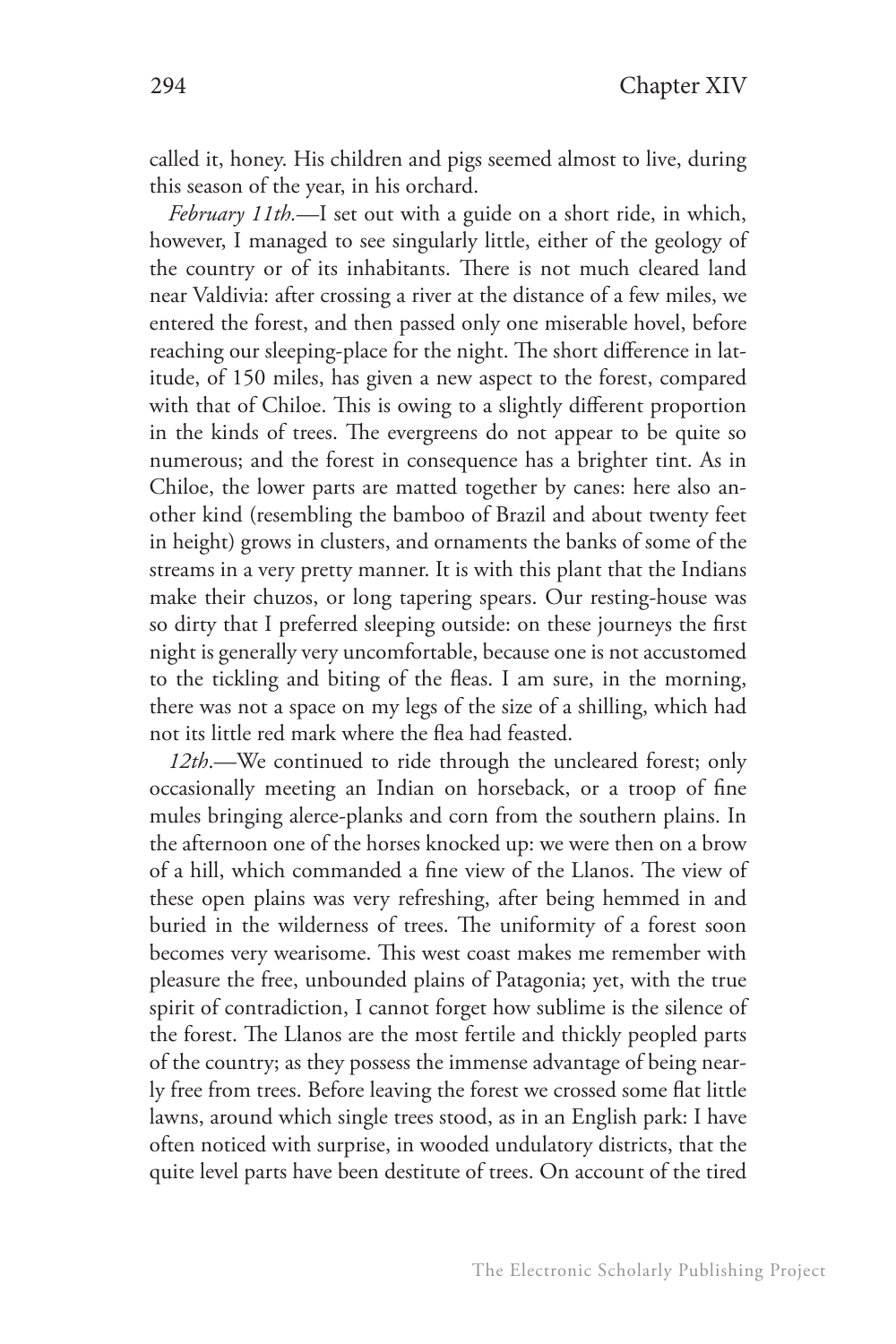horse, I determined to stop at the Mission of Cudico, to the friar of which I had a letter of introduction. Cudico is an intermediate district between the forest and the Llanos. There are a good many cottages, with patches of corn and potatoes, nearly all belonging to Indians. The tribes dependent on Valdivia are "reducidos y cristianos." The Indians farther northward, about Arauco and Imperial, are still very wild, and not converted; but they have all much intercourse with the Spaniards. The padre said that the Christian Indians did not much like coming to mass, but that otherwise they showed respect for religion. The greatest difficulty is in making them observe the ceremonies of marriage. The wild Indians take as many wives as they can support, and a cacique will sometimes have more than ten: on entering his house, the number may be told by that of the separate fires. Each wife lives a week in turn with the cacique; but all are employed in weaving ponchos, &c. for his profit. To be the wife of a cacique, is an honour much sought after by the Indian women.

The men of all these tribes wear a coarse woollen poncho: those south of Valdivia wear short trowsers, and those north of it a petticoat, like the chilipa of the Gauchos. All have their long hair bound by a scarlet fillet, but with no other covering on their heads. These Indians are good-sized men; their cheekbones are prominent, and in general appearance they resemble the great American family to which they belong; but their physiognomy seemed to me to be slightly different from that of any other tribe which I had before seen. Their expression is generally grave, and even austere, and possesses much character: this may pass either for honest bluntness or fierce determination. The long black hair, the grave and much-lined features, and the dark complexion, called to my mind old portraits of James I. On the road we met with none of that humble politeness so universal in Chiloe. Some gave their "mari-mari" (good morning) with promptness, but the greater number did not seem inclined to offer any salute. This independence of manners is probably a consequence of their long wars, and the repeated victories which they alone, of all the tribes in America, have gained over the Spaniards.

I spent the evening very pleasantly, talking with the padre. He was exceedingly kind and hospitable; and coming from Santiago, had contrived to surround himself with some few comforts. Being a man of some little education, he bitterly complained of the total want of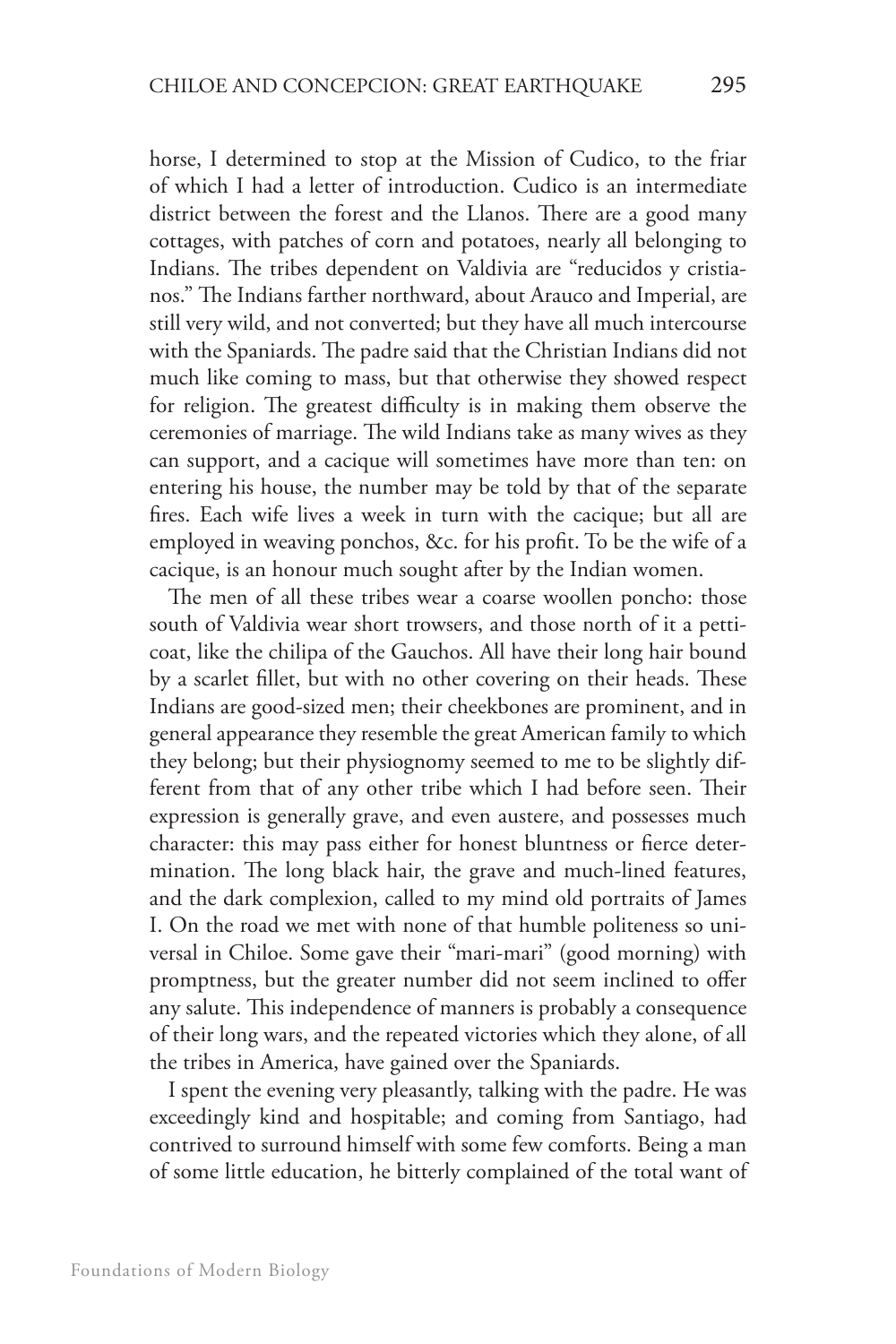society. With no particular zeal for religion, no business or pursuit, how completely must this man's life be wasted! The next day, on our return, we met seven very wild-looking Indians, of whom some were caciques that had just received from the Chilian government, their yearly small stipend for having long remained faithful. They were fine-looking men, and they rode one after the other, with most gloomy faces. An old cacique, who headed them, had been, I suppose, more excessively drunk than the rest, for he seemed both extremely grave and very crabbed. Shortly before this, two Indians joined us, who were travelling from a distant mission to Valdivia concerning some lawsuit. One was a good-humoured old man, but from his wrinkled beardless face looked more like an old woman than a man. I frequently presented both of them with cigars; and though ready to receive them, and I dare say grateful, they would hardly condescend to thank me. A Chilotan Indian would have taken off his hat, and given his "Dios le page!" The travelling was very tedious, both from the badness of the roads, and from the number of great fallen trees, which it was necessary either to leap over or to avoid by making long circuits. We slept on the road, and next morning reached Valdivia, whence I proceeded on board.

A few days afterwards I crossed the bay with a party of officers, and landed near the fort called Niebla. The buildings were in a most ruinous state, and the gun-carriages quite rotten. Mr. Wickham remarked to the commanding officer, that with one discharge they would certainly all fall to pieces. The poor man, trying to put a good face upon it, gravely replied, "No, I am sure, sir, they would stand two!" The Spaniards must have intended to have made this place impregnable. There is now lying in the middle of the courtyard a little mountain of mortar, which rivals in hardness the rock on which it is placed. It was brought from Chile, and cost 7000 dollars. The revolution having broken out, prevented its being applied to any purpose, and now it remains a monument of the fallen greatness of Spain.

I wanted to go to a house about a mile and a half distant, but my guide said it was quite impossible to penetrate the wood in a straight line. He offered, however, to lead me, by following obscure cattle-tracks, the shortest way: the walk, nevertheless, took no less than three hours! This man is employed in hunting strayed cattle; yet, well as he must know the woods, he was not long since lost for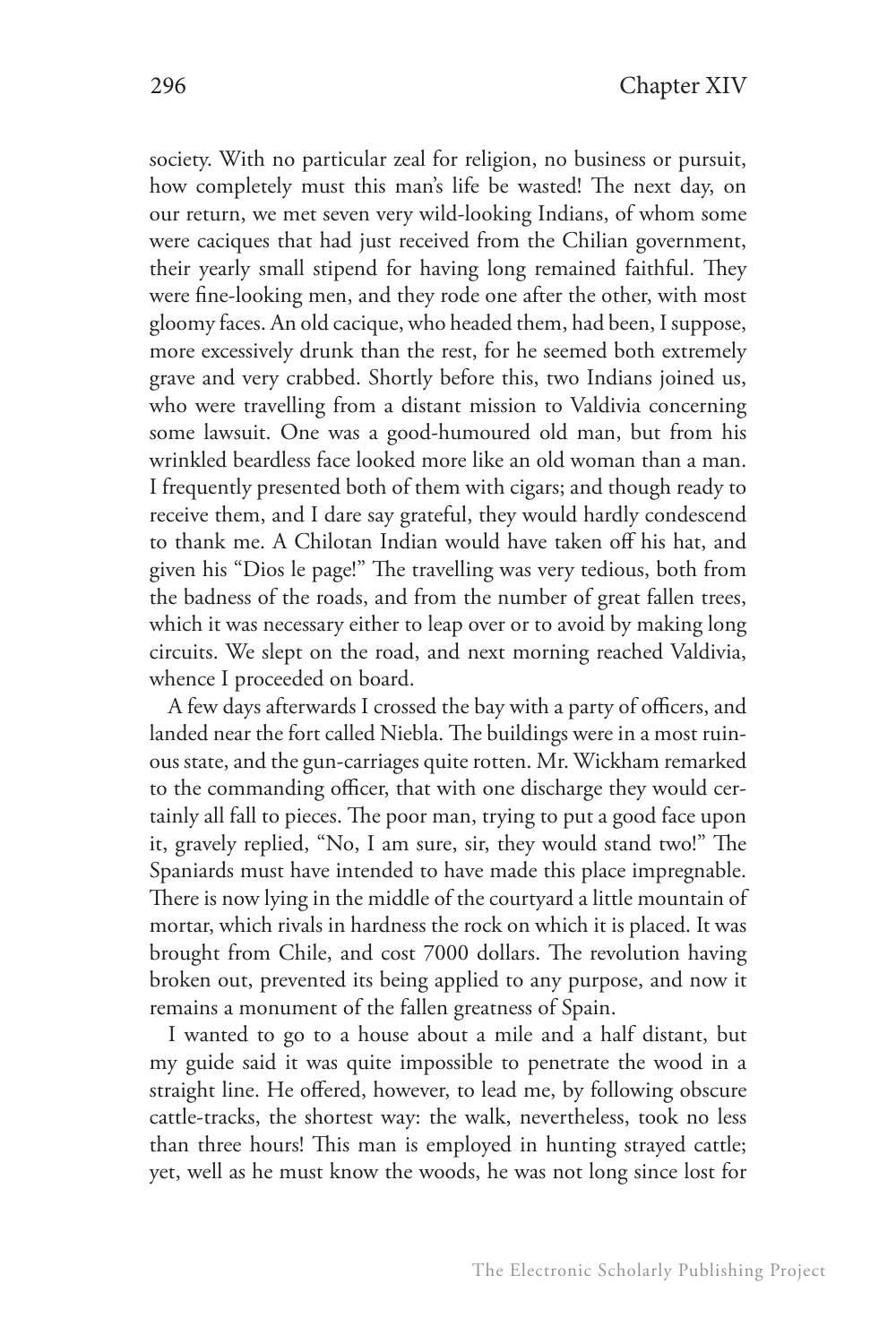two whole days, and had nothing to eat. These facts convey a good idea of the impracticability of the forests of these countries. A question often occurred to me—how long does any vestige of a fallen tree remain? This man showed me one which a party of fugitive royalists had cut down fourteen years ago; and taking this as a criterion, I should think a bole a foot and a half in diameter would in thirty years be changed into a heap of mould.

*February 20th.*—This day has been memorable in the annals of Valdivia, for the most severe earthquake experienced by the oldest inhabitant. I happened to be on shore, and was lying down in the wood to rest myself. It came on suddenly, and lasted two minutes, but the time appeared much longer. The rocking of the ground was very sensible. The undulations appeared to my companion and myself to come from due east, whilst others thought they proceeded from south-west: this shows how difficult it sometimes is to perceive the direction of the vibrations. There was no difficulty in standing upright, but the motion made me almost giddy: it was something like the movement of a vessel in a little cross-ripple, or still more like that felt by a person skating over thin ice, which bends under the weight of his body.

A bad earthquake at once destroys our oldest associations: the earth, the very emblem of solidity, has moved beneath our feet like a thin crust over a fluid;—one second of time has created in the mind a strange idea of insecurity, which hours of reflection would not have produced. In the forest, as a breeze moved the trees, I felt only the earth tremble, but saw no other effect. Captain Fitz Roy and some officers were at the town during the shock, and there the scene was more striking; for although the houses, from being built of wood, did not fall, they were violently shaken, and the boards creaked and rattled together. The people rushed out of doors in the greatest alarm. It is these accompaniments that create that perfect horror of earthquakes, experienced by all who have thus seen, as well as felt, their effects. Within the forest it was a deeply interesting, but by no means an awe-exciting phenomenon. The tides were very curiously affected. The great shock took place at the time of low water; and an old woman who was on the beach told me, that the water flowed very quickly, but not in great waves, to high-water mark, and then as quickly returned to its proper level; this was also evident by the line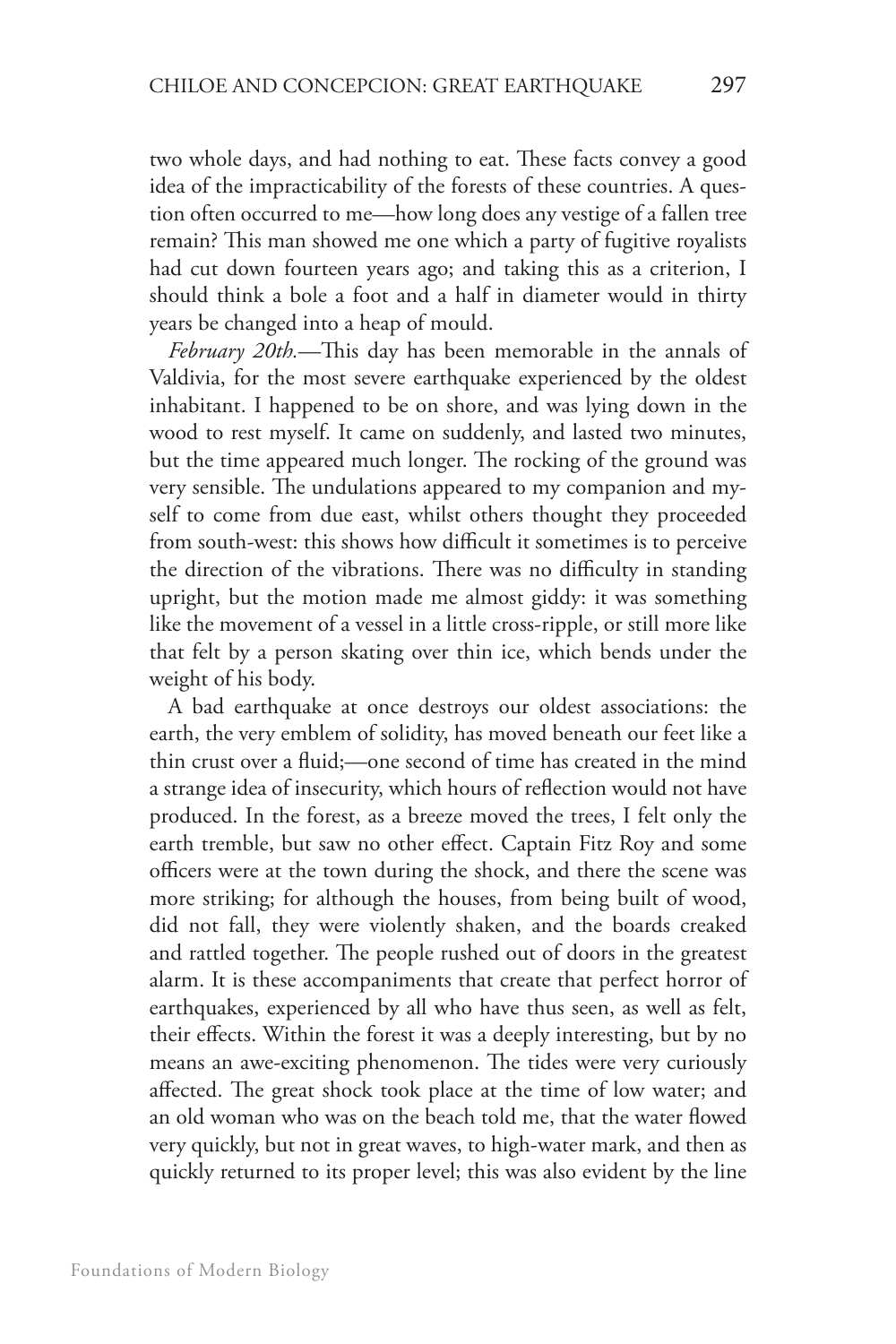of wet sand. This same kind of quick but quiet movement in the tide, happened a few years since at Chiloe, during a slight earthquake, and created much causeless alarm. In the course of the evening there were many weaker shocks, which seemed to produce in the harbour the most complicated currents, and some of great strength.

*March 4th*.—We entered the harbour of Concepcion. While the ship was beating up to the anchorage, I landed on the island of Quiriquina. The mayor-domo of the estate quickly rode down to tell me the terrible news of the great earthquake of the 20th:—"That not a house in Concepcion or Talcahuano (the port) was standing; that seventy villages were destroyed; and that a great wave had almost washed away the ruins of Talcahuano." Of this latter statement I soon saw abundant proofs—the whole coast being strewed over with timber and furniture as if a thousand ships had been wrecked. Besides chairs, tables, book-shelves, &c., in great numbers, there were several roofs of cottages, which had been transported almost whole. The storehouses at Talcahuano had been burst open, and great bags of cotton, yerba, and other valuable merchandise were scattered on the shore. During my walk round the island, I observed that numerous fragments of rock, which, from the marine productions adhering to them, must recently have been lying in deep water, had been cast up high on the beach; one of these was six feet long, three broad, and two thick.

The island itself as plainly showed the overwhelming power of the earthquake, as the beach did that of the consequent great wave. The ground in many parts was fissured in north and south lines, perhaps caused by the yielding of the parallel and steep sides of this narrow island. Some of the fissures near the cliffs were a yard wide. Many enormous masses had already fallen on the beach; and the inhabitants thought that when the rains commenced far greater slips would happen. The effect of the vibration on the hard primary slate, which composes the foundation of the island, was still more curious: the superficial parts of some narrow ridges were as completely shivered as if they had been blasted by gunpowder. This effect, which was rendered conspicuous by the fresh fractures and displaced soil, must be confined to near the surface, for otherwise there would not exist a block of solid rock throughout Chile; nor is this improbable, as it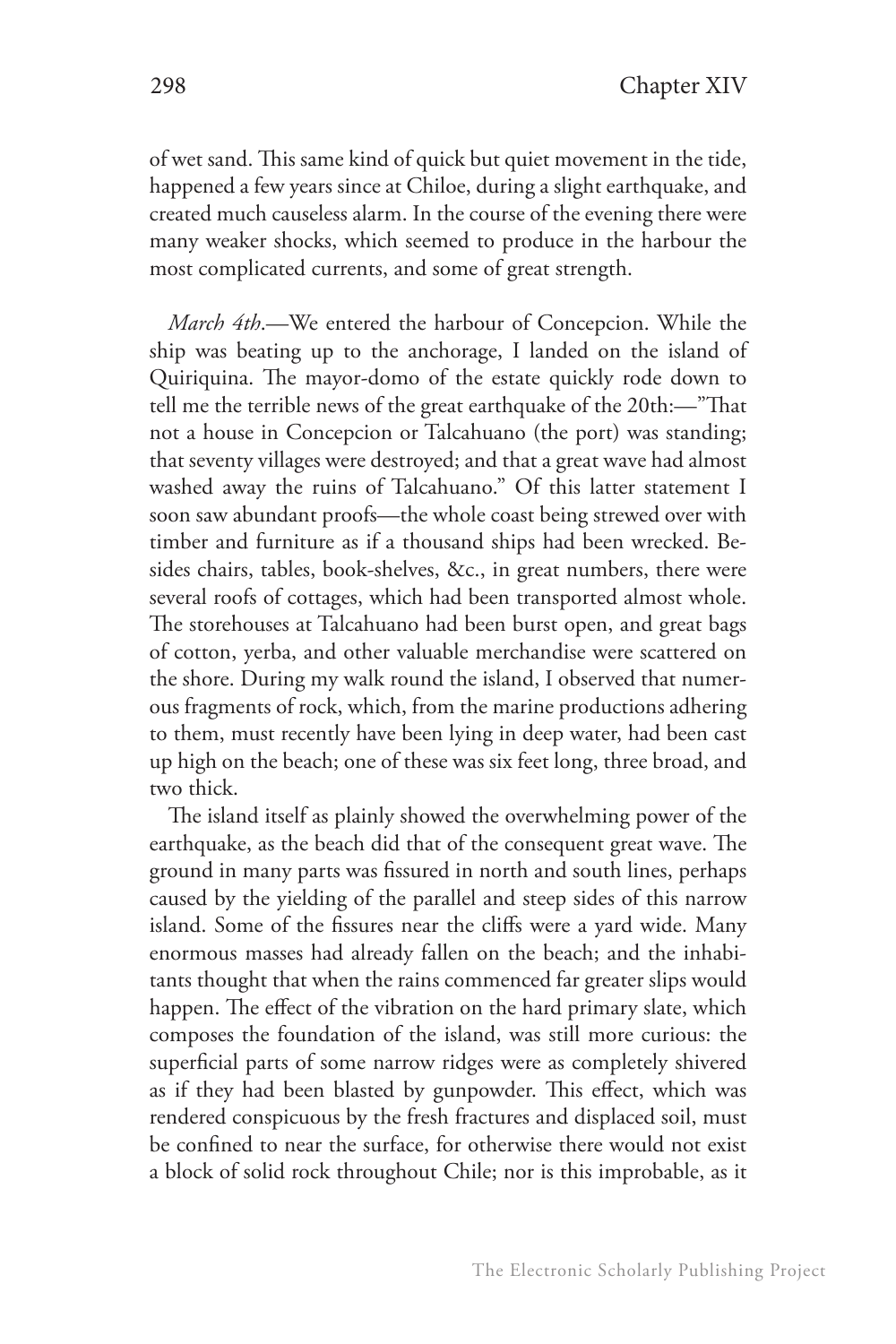is known that the surface of a vibrating body is affected differently from the central part. It is, perhaps, owing to this same reason, that earthquakes do not cause quite such terrific havoc within deep mines as would be expected. I believe this convulsion has been more effectual in lessening the size of the island of Quiriquina, than the ordinary wear-and-tear of the sea and weather during the course of a whole century.

The next day I landed at Talcahuano, and afterwards rode to Concepcion. Both towns presented the most awful yet interesting spectacle I ever beheld. To a person who had formerly known them, it possibly might have been still more impressive; for the ruins were so mingled together, and the whole scene possessed so little the air of a habitable place, that it was scarcely possible to imagine its former condition. The earthquake commenced at half-past eleven o'clock in the forenoon. If it had happened in the middle of the night, the greater number of the inhabitants (which in this one province amount to many thousands) must have perished, instead of less than a hundred: as it was, the invariable practice of running out of doors at the first trembling of the ground, alone saved them. In Concepcion each house, or row of houses, stood by itself, a heap or line of ruins; but in Talcahuano, owing to the great wave, little more than one layer of bricks, tiles, and timber, with here and there part of a wall left standing, could be distinguished. From this circumstance Concepcion, although not so completely desolated, was a more terrible, and, if I may so call it, picturesque sight. The first shock was very sudden. The mayor-domo at Quiriquina told me, that the first notice he received of it, was finding both the horse he rode and himself, rolling together on the ground. Rising up, he was again thrown down. He also told me that some cows which were standing on the steep side of the island were rolled into the sea. The great wave caused the destruction of many cattle; on one low island, near the head of the bay, seventy animals were washed off and drowned. It is generally thought that this has been the worst earthquake ever recorded in Chile; but as the very severe ones occur only after long intervals, this cannot easily be known; nor indeed would a much worse shock have made any great difference, for the ruin was now complete. Innumerable small tremblings followed the great earthquake, and within the first twelve days no less than three hundred were counted.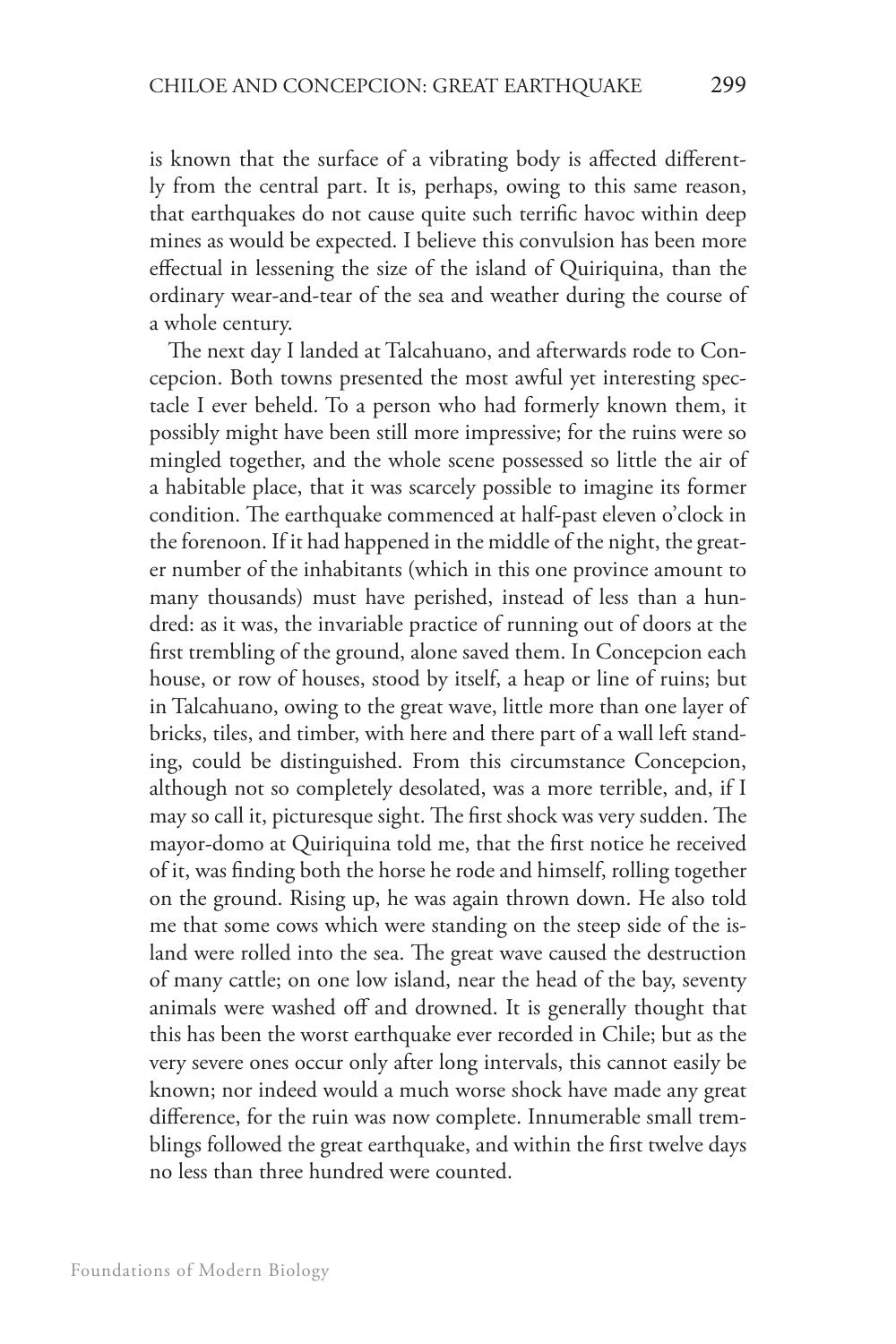After viewing Concepcion, I cannot understand how the greater number of inhabitants escaped unhurt. The houses in many parts fell outwards; thus forming in the middle of the streets little hillocks of brickwork and rubbish. Mr. Rouse, the English consul, told us that he was at breakfast when the first movement warned him to run out. He had scarcely reached the middle of the court-yard, when one side of his house came thundering down. He retained presence of mind to remember, that if he once got on the top of that part which had already fallen, he would be safe. Not being able from the motion of the ground to stand, he crawled up on his hands and knees; and no sooner had he ascended this little eminence, than the other side of the house fell in, the great beams sweeping close in front of his head. With his eyes blinded, and his mouth choked with the cloud of dust which darkened the sky, at last he gained the street. As shock succeeded shock, at the interval of a few minutes, no one dared approach the shattered ruins; and no one knew whether his dearest friends and relations were not perishing from the want of help. Those who had saved any property were obliged to keep a constant watch, for thieves prowled about, and at each little trembling of the ground, with one hand they beat their breasts and cried "misericordia!" and then with the other filched what they could from the ruins. The thatched roofs fell over the fires, and flames burst forth in all parts. Hundreds knew themselves ruined, and few had the means of providing food for the day.

Earthquakes alone are sufficient to destroy the prosperity of any country. If beneath England the now inert subterranean forces should exert those powers, which most assuredly in former geological ages they have exerted, how completely would the entire condition of the country be changed! What would become of the lofty houses, thickly packed cities, great manufactories, the beautiful public and private edifices? If the new period of disturbance were first to commence by some great earthquake in the dead of the night, how terrific would be the carnage! England would at once be bankrupt; all papers, records, and accounts would from that moment be lost. Government being unable to collect the taxes, and failing to maintain its authority, the hand of violence and rapine would remain uncontrolled. In every large town famine would go forth, pestilence and death following in its train.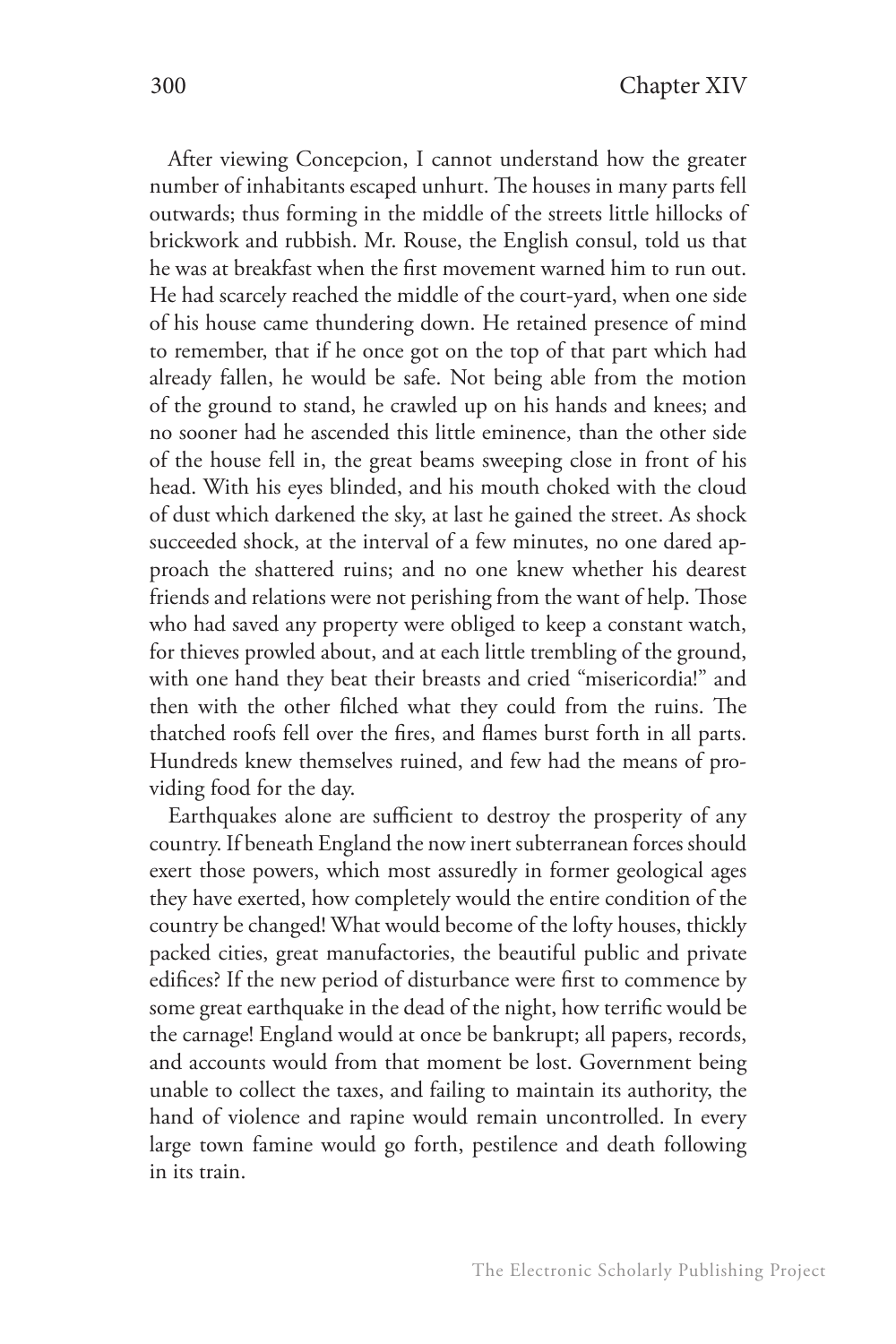Shortly after the shock, a great wave was seen from the distance of three or four miles, approaching in the middle of the bay with a smooth outline; but along the shore it tore up cottages and trees, as it swept onwards with irresistible force. At the head of the bay it broke in a fearful line of white breakers, which rushed up to a height of 23 vertical feet above the highest springtides. Their force must have been prodigious; for at the Fort a cannon with its carriage, estimated at four tons in weight, was moved 15 feet inwards. A schooner was left in the midst of the ruins, 200 yards from the beach. The first wave was followed by two others, which in their retreat carried away a vast wreck of floating objects. In one part of the bay, a ship was pitched high and dry on shore, was carried off, again driven on shore, and again carried off. In another part, two large vessels anchored near together were whirled about, and their cables were thrice wound round each other: though anchored at a depth of 36 feet, they were for some minutes aground. The great wave must have travelled slowly, for the inhabitants of Talcahuano had time to run up the hills behind the town; and some sailors pulled out seaward, trusting successfully to their boat riding securely over the swell, if they could reach it before it broke. One old woman with a little boy, four or five years old, ran into a boat, but there was nobody to row it out: the boat was consequently dashed against an anchor and cut in twain; the old woman was drowned, but the child was picked up some hours afterwards clinging to the wreck. Pools of salt-water were still standing amidst the ruins of the houses, and children, making boats with old tables and chairs, appeared as happy as their parents were miserable. It was, however, exceedingly interesting to observe, how much more active and cheerful all appeared than could have been expected. It was remarked with much truth, that from the destruction being universal, no one individual was humbled more than another, or could suspect his friends of coldness—that most grievous result of the loss of wealth. Mr. Rouse, and a large party whom he kindly took under his protection, lived for the first week in a garden beneath some apple-trees. At first they were as merry as if it had been a picnic; but soon afterwards heavy rain caused much discomfort, for they were absolutely without shelter.

In Captain Fitz Roy's excellent account of the earthquake, it is said that two explosions, one like a column of smoke and another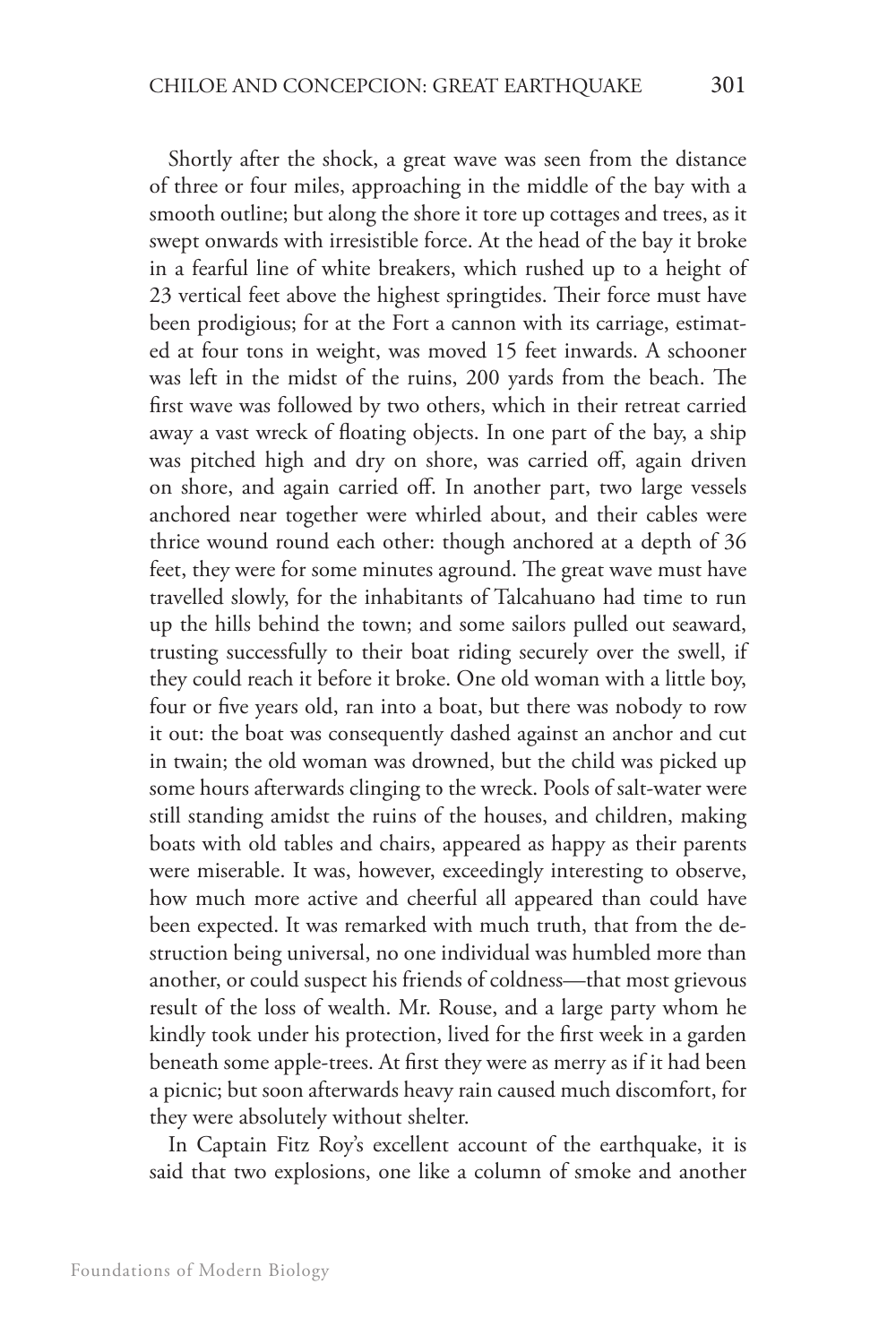like the blowing of a great whale, were seen in the bay. The water also appeared every where to be boiling; and it "became black, and exhaled a most disagreeable sulphureous smell." These latter circumstances were observed in the Bay of Valparaiso during the earthquake of 1822; they may, I think, be accounted for, by the disturbance of the mud at the bottom of the sea containing organic matter in decay. In the Bay of Callao, during a calm day, I noticed, that as the ship dragged her cable over the bottom, its course was marked by a line of bubbles. The lower orders in Talcahuano thought that the earthquake was caused by some old Indian women, who two years ago being offended stopped the volcano of Antuco. This silly belief is curious, because it shows that experience has taught them to observe, that there exists a relation between the suppressed action of the volcanos, and the trembling of the ground. It was necessary to apply the witchcraft to the point where their perception of cause and effect failed; and this was the closing of the volcanic vent. This belief is the more singular in this particular instance, because, according to Captain Fitz Roy, there is reason to believe that Antuco was noways affected.

The town of Concepcion was built in the usual Spanish fashion, with all the streets running at right angles to each other; one set ranging S.W. by W., and the other set N.W. by N. The walls in the former direction certainly stood better than those in the latter: the greater number of the masses of brickwork were thrown down towards the N.E. Both these circumstances perfectly agree with the general idea, of the undulations having come from the S.W.; in which quarter subterranean noises were also heard: for it is evident that the walls running S.W. and N.E. which presented their ends to the point whence the undulations came, would be much less likely to fall than those walls which, running N.W. and S.E., must in their whole lengths have been at the same instant thrown out of the perpendicular; for the undulations, coming from the S.W., must have extended in N.W. and S.E. waves, as they passed under the foundations. This may be illustrated by placing books edgeways on a carpet, and then, after the manner suggested by Michell, imitating the undulations of an earthquake: it will be found that they fall with more or less readiness, according as their direction more or less nearly coincides with the line of the waves. The fissures in the ground generally, though not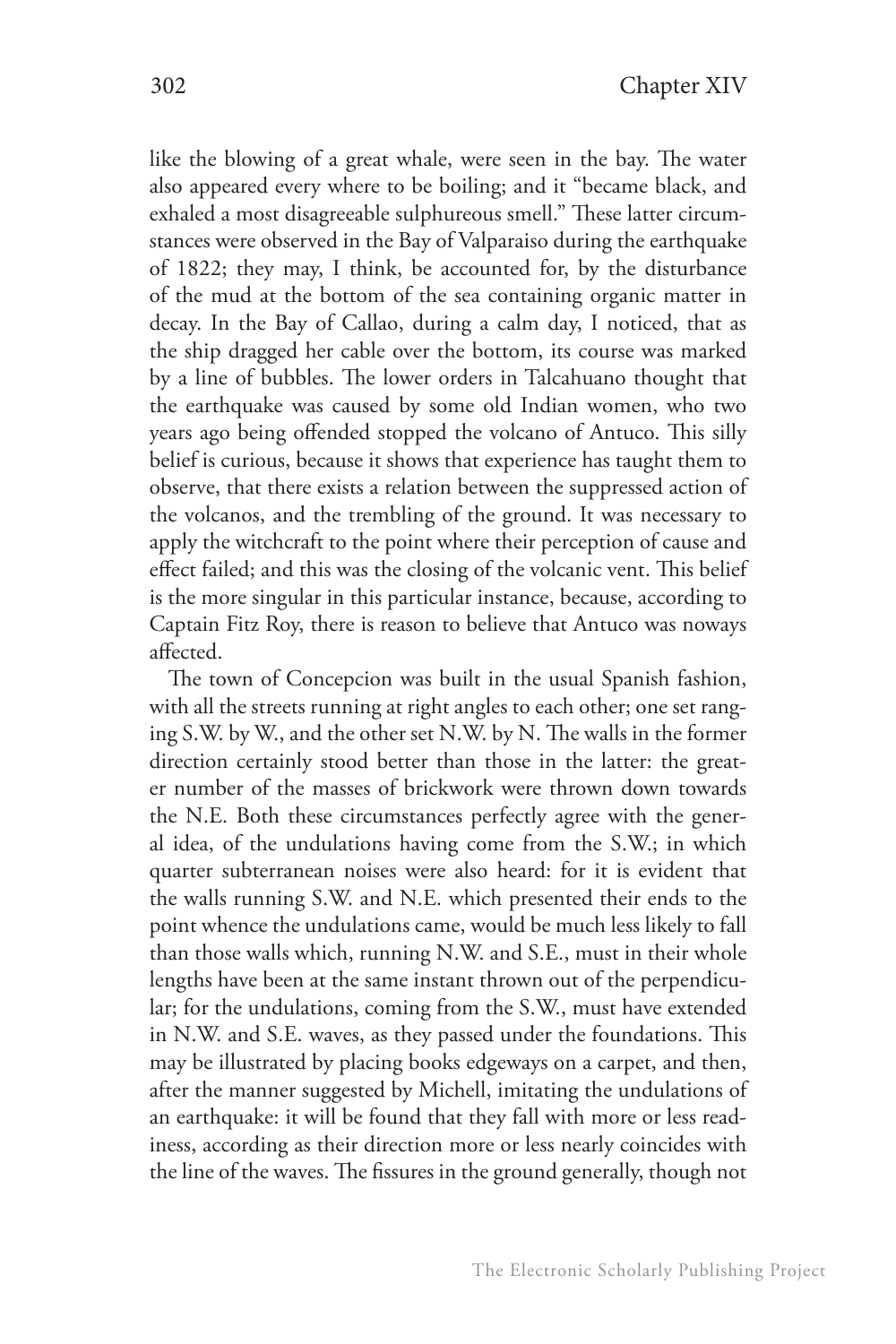uniformly, extended in a S.E. and N.W. direction; and therefore corresponded to the lines of undulation or of principal flexure. Bearing in mind all these circumstances, which so clearly point to the S.W. as the chief focus of disturbance, it is a very interesting fact that the island of S. Maria, situated in that quarter, was, during the general uplifting of the land, raised to nearly three times the height of any other part of the coast.

The different resistance offered by the walls, according to their direction, was well exemplified in the case of the Cathedral. The side which fronted the N.E. presented a grand pile of ruins, in the midst of which door-cases and masses of timber stood up, as if floating in a stream. Some of the angular blocks of brickwork were of great dimensions; and they were rolled to a distance on the level plaza, like fragments of rock at the base of some high mountain. The side walls (running S.W. and N.E.), though exceedingly fractured, yet remained standing; but the vast buttresses (at right angles to them, and therefore parallel to the walls that fell) were in many cases cut clean off, as if by a chisel, and hurled to the ground. Some square ornaments on the coping of these same walls, were moved by the earthquake into a diagonal position. A similar circumstance was observed after an earthquake at Valparaiso, Calabria, and other places, including some of the ancient Greek temples.\* This twisting displacement, at first appears to indicate a vorticose movement beneath each point thus affected; but this is highly improbable. May it not be caused by a tendency in each stone to arrange itself in some particular position, with respect to the lines of vibration,—in a manner somewhat similar to pins on a sheet of paper when shaken? Generally speaking, arched doorways or windows stood much better than any other part of the buildings. Nevertheless, a poor lame old man, who had been in the habit, during trifling shocks, of crawling to a certain doorway, was this time crushed to pieces.

I have not attempted to give any detailed description of the appearance of Concepcion, for I feel that it is quite impossible to convey the mingled feelings which I experienced. Several of the officers visited it before me, but their strongest language failed to give a just idea of the scene of desolation. It is a bitter and humiliating thing to see

M. Arago in L'Institut, 1839, p. 337. See also Miers's Chile, vol. i. p. 392; also Lyell's Principles of Geology, chap. xv., book ii.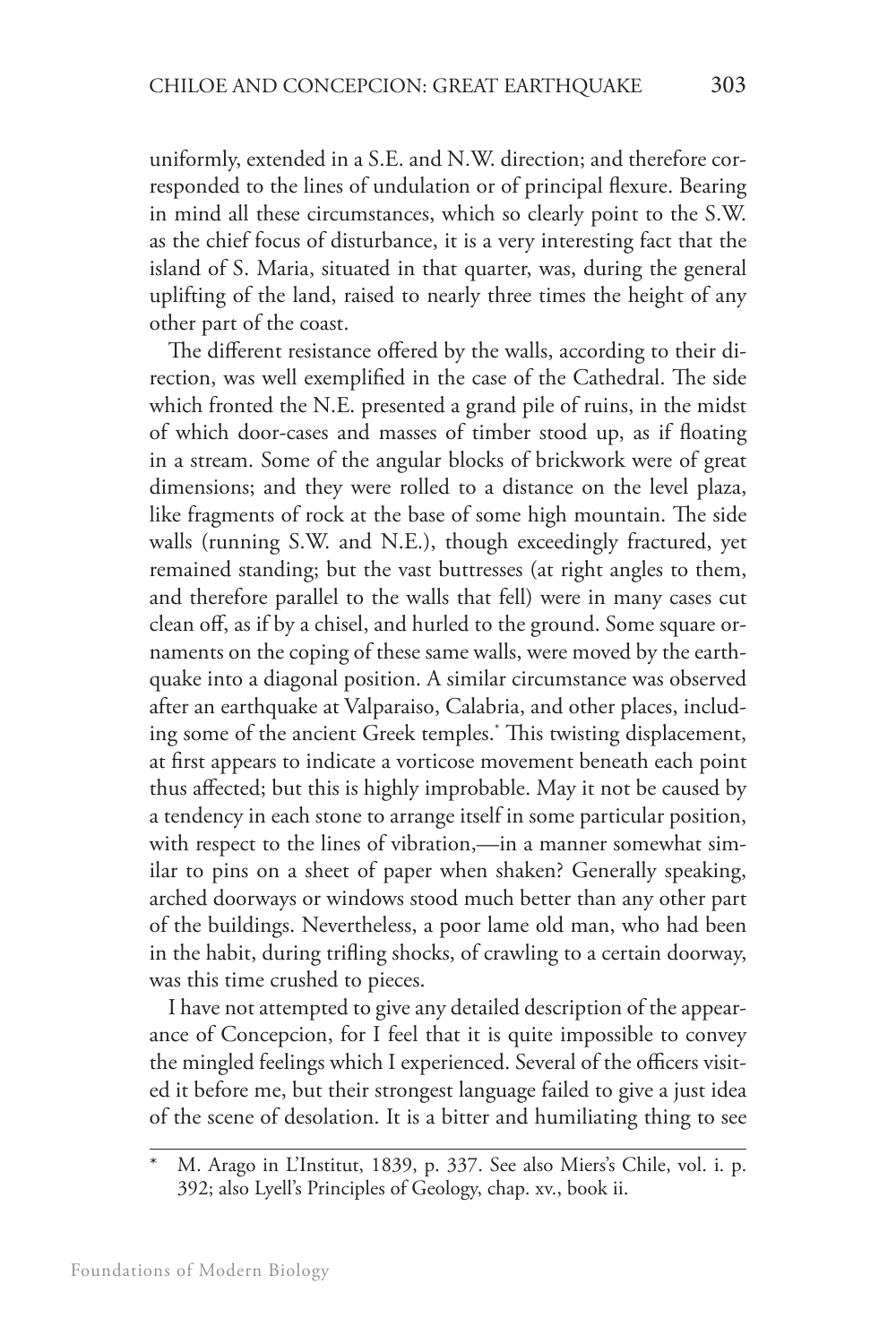works, which have cost man so much time and labour, overthrown in one minute; yet compassion for the inhabitants was almost instantly banished, by the surprise in seeing a state of things produced in a moment of time, which one was accustomed to attribute to a succession of ages. In my opinion, we have scarcely beheld, since leaving England, any sight so deeply interesting.

In almost every severe earthquake, the neighbouring waters of the sea are said to have been greatly agitated. The disturbance seems generally, as in the case of Concepcion, to have been of two kinds: first, at the instant of the shock, the water swells high up on the beach with a gentle motion, and then as quietly retreats; secondly, some time afterwards, the whole body of the sea retires from the coast, and then returns in waves of overwhelming force. The first movement seems to be an immediate consequence of the earthquake affecting differently a fluid and a solid, so that their respective levels are slightly deranged: but the second case is a far more important phenomenon. During most earthquakes, and especially during those on the west coast of America, it is certain that the first great movement of the waters has been a retirement. Some authors have attempted to explain this, by supposing that the water retains its level, whilst the land oscillates upwards; but surely the water close to the land, even on a rather steep coast, would partake of the motion of the bottom: moreover, as urged by Mr. Lyell, similar movements of the sea have occurred at islands far distant from the chief line of disturbance, as was the case with Juan Fernandez during this earthquake, and with Madeira during the famous Lisbon shock. I suspect (but the subject is a very obscure one) that a wave, however produced, first draws the water from the shore, on which it is advancing to break: I have observed that this happens with the little waves from the paddles of a steamboat. It is remarkable that whilst Talcahuano and Callao (near Lima), both situated at the head of large shallow bays, have suffered during every severe earthquake from great waves, Valparaiso, seated close to the edge of profoundly deep water, has never been overwhelmed, though so often shaken by the severest shocks. From the great wave not immediately following the earthquake, but sometimes after the interval of even half an hour, and from distant islands being affected similarly with the coasts near the focus of the disturbance, it appears that the wave first rises in the offing; and as this is of general occur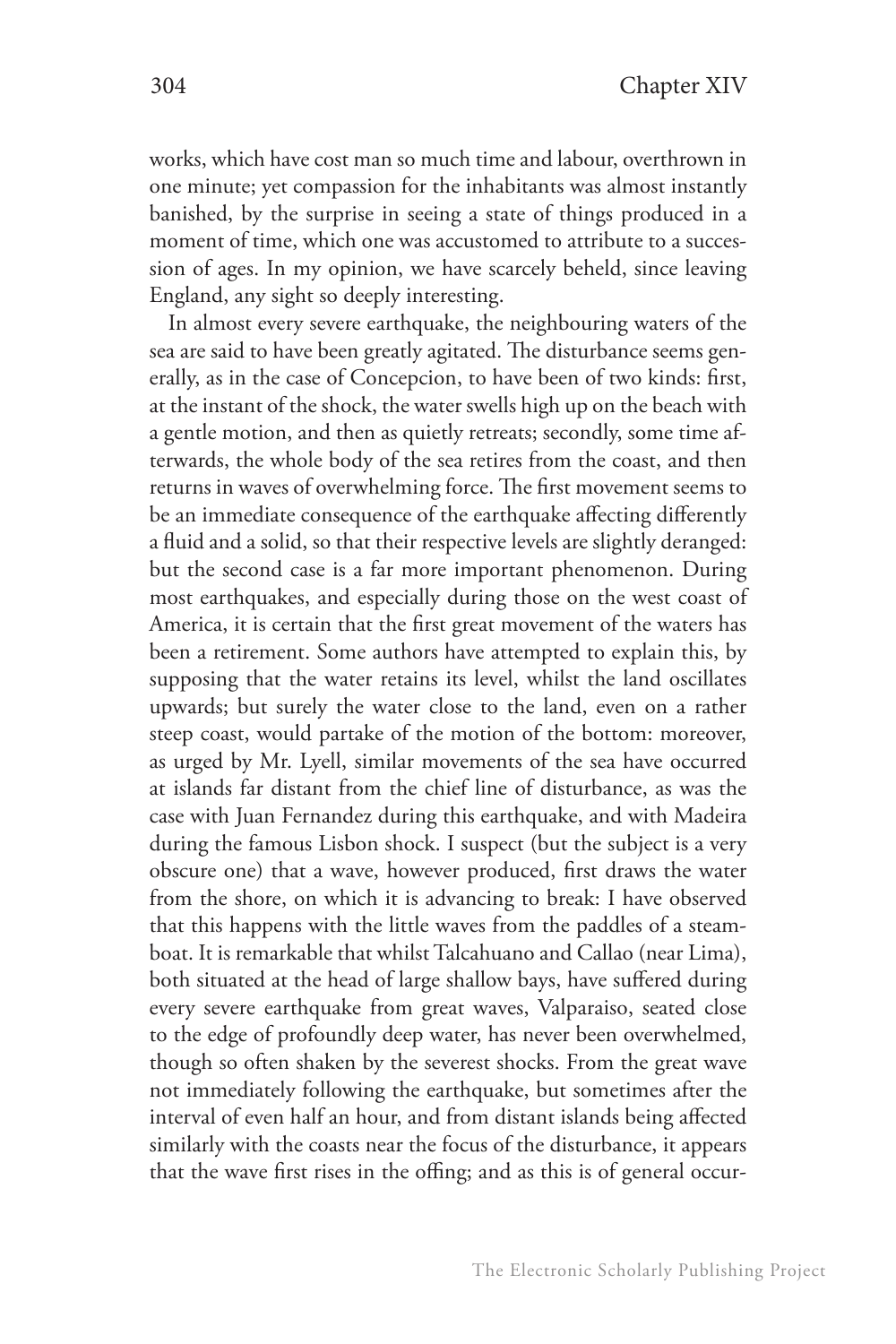rence, the cause must be general: I suspect we must look to the line, where the less disturbed waters of the deep ocean join the water nearer the coast, which has partaken of the movements of the land, as the place where the great wave is first generated; it would also appear that the wave is larger or smaller, according to the extent of shoal water which has been agitated together with the bottom on which it rested.

The most remarkable effect of this earthquake was the permanent elevation of the land; it would probably be far more correct to speak of it as the cause. There can be no doubt that the land round the Bay of Concepcion was upraised two or three feet; but it deserves notice, that owing to the wave having obliterated the old lines of tidal action on the sloping sandy shores, I could discover no evidence of this fact, except in the united testimony of the inhabitants, that one little rocky shoal, now exposed, was formerly covered with water. At the island of S. Maria (about thirty miles distant) the elevation was greater; on one part, Captain Fitz Roy found beds of putrid mussel-shells *still adhering to the rocks*, ten feet above high-water mark: the inhabitants had formerly dived at low-water spring-tides for these shells. The elevation of this province is particularly interesting, from its having been the theatre of several other violent earthquakes, and from the vast numbers of sea-shells scattered over the land, up to a height of certainly 600, and I believe, of 1000 feet. At Valparaiso, as I have remarked, similar shells are found at the height of 1300 feet: it is hardly possible to doubt that this great elevation has been effected by successive small uprisings, such as that which accompanied or caused the earthquake of this year, and likewise by an insensibly slow rise, which is certainly in progress on some parts of this coast.

The island of Juan Fernandez, 360 miles to the N.E., was, at the time of the great shock of the 20th, violently shaken, so that the trees beat against each other, and a volcano burst forth under water close to the shore: these facts are remarkable because this island, during the earthquake of 1751, was then also affected more violently than other places at an equal distance from Concepcion, and this seems to show some subterranean connection between these two points. Chiloe, about 340 miles southward of Concepcion, appears to have been shaken more strongly than the intermediate district of Valdivia, where the volcano of Villarica was noways affected, whilst in the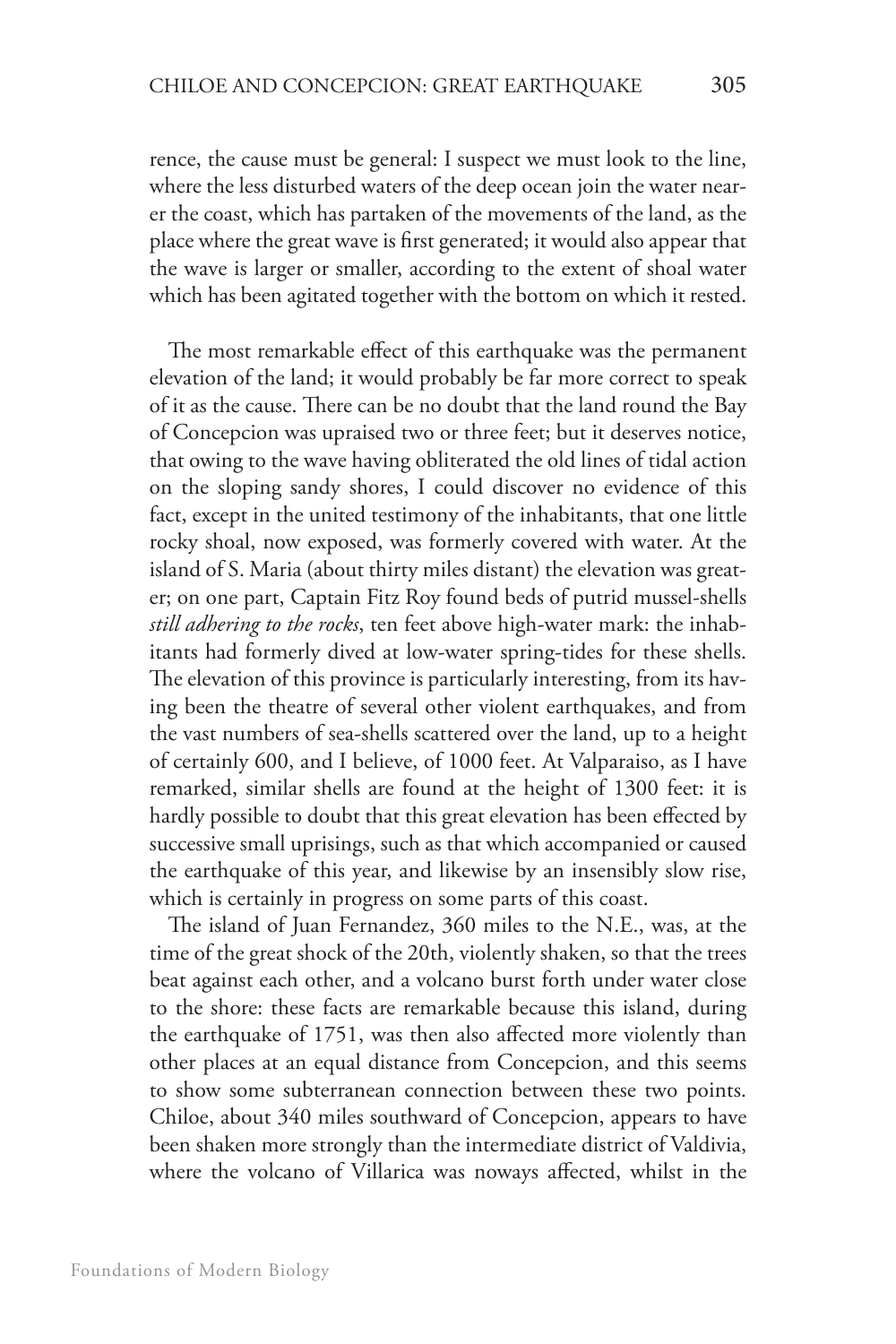Cordillera in front of Chiloe, two of the volcanos burst forth at the same instant in violent action. These two volcanos, and some neighbouring ones, continued for a long time in eruption, and ten months afterwards were again influenced by an earthquake at Concepcion. Some men, cutting wood near the base of one of these volcanos, did not perceive the shock of the 20th, although the whole surrounding Province was then trembling; here we have an eruption relieving and taking the place of an earthquake, as would have happened at Concepcion, according to the belief of the lower orders, if the volcano of Antuco had not been closed by witchcraft. Two years and three quarters afterwards, Valdivia and Chiloe were again shaken, more violently than on the 20th, and an island in the Chonos Archipelago was permanently elevated more than eight feet. It will give a better idea of the scale of these phenomena, if (as in the case of the glaciers) we suppose them to have taken place at corresponding distances in Europe:—then would the land from the North Sea to the Mediterranean have been violently shaken, and at the same instant of time a large tract of the eastern coast of England would have been perma nently elevated, together with some outlying islands,—a train of volcanos on the coast of Holland would have burst forth in action, and an eruption taken place at the bottom of the sea, near the northern extremity of Ireland—and lastly, the ancient vents of Auvergne, Cantal, and Mont d'Or would each have sent up to the sky a dark column of smoke, and have long remained in fierce action. Two years and three quarters afterwards, France, from its centre to the English Channel, would have been again desolated by an earthquake, and an island permanently upraised in the Mediterranean.

The space, from under which volcanic matter on the 20th was actually erupted, is 720 miles in one line, and 400 miles in another line at right angles to the first: hence, in all probability, a subterranean lake of lava is here stretched out, of nearly double the area of the Black Sea. From the intimate and complicated manner in which the elevatory and eruptive forces were shown to be connected during this train of phenomena, we may confidently come to the conclusion, that the forces which slowly and by little starts uplift continents, and those which at successive periods pour forth volcanic matter from open orifices, are identical. From many reasons, I believe that the frequent quakings of the earth on this line of coast, are caused by the